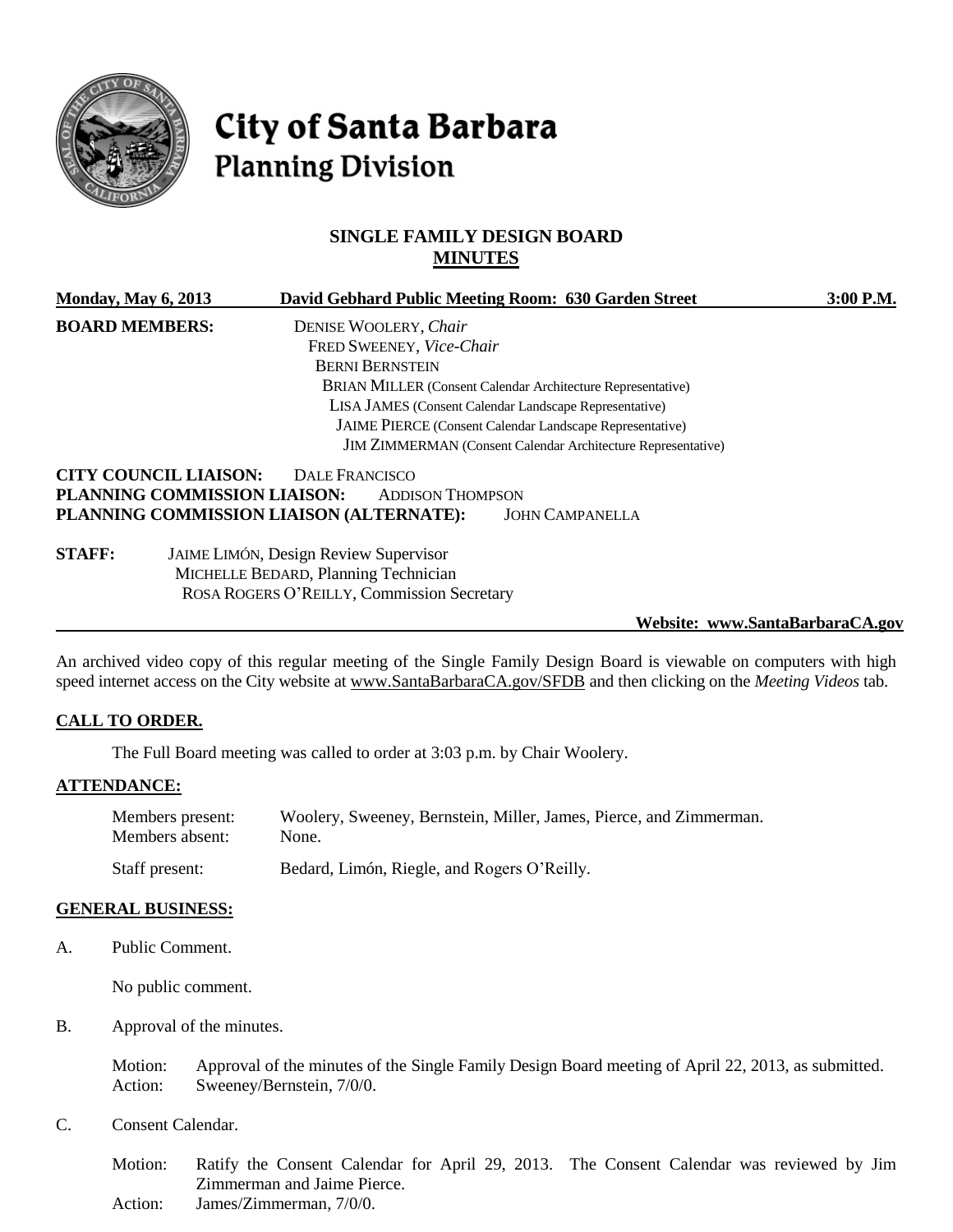Motion: Ratify the Consent Calendar for May 6, 2013. The Consent Calendar was reviewed by Jim Zimmerman (Items A, B, D  $\&$  E), Fred Sweeney (C  $\&$  F) and Jaime Pierce. Action: James/Zimmerman, 7/0/0.

- D. Announcements, requests by applicants for continuances and withdrawals, future agenda items, and appeals.
	- 1. Mr. Miller reported that he spoke to City Council in favor of stipends for the City's Advisory Groups.
	- 2. Mr. Limón announced that the Recruitment period for the two SFDB vacancies has been extended for two weeks. Existing members who wish to re-apply should do so within the recruitment period, and should remember to attend their interview.
	- 3. Mr. Limón announced that there will be an Ethics Training for Advisory Group members this Wednesday, May 8, 2013 at 4 p.m. The training is also available online.
- E. Subcommittee Reports.

No subcommittee reports.

### **SFDB-CONCEPT REVIEW (CONT.)**

## **\*\*\*2:00 p.m. – Organized Site Visit to 2430 Calle Almonte\*\*\***

#### **1. 2430 CALLE ALMONTE E-1 Zone**

**(3:10)** Assessor's Parcel Number: 041-412-012 Application Number: MST2013-00020 Owner: Farzeen & Venus Nasri Designer: Eric Swenumson

> (Revised proposal to construct a new 34 square foot one-story addition and a new 846 square foot twostory addition to an existing 1,839 square foot, one-story, single-family residence, with an attached 415 square foot two-car garage. The proposal includes a new 176 square foot second-story deck. The proposed total of 3,134 square feet, located on a 10,019 square foot lot in the Hillside Design District, is 84% of the required floor-to-lot area ratio (FAR). The proposal includes Staff Hearing Officer review for a requested zoning modification.)

> **(Third concept review. Comments only; project requires environmental assessment and Staff Hearing Officer review for a requested zoning modification. The project was last reviewed on April 22, 2013.)**

Actual time: 3:11 p.m.

Present: Eric Swenumson, Designer; and Farzeen Nasri, Owner.

Public comment opened at 3:15 p.m.

- 1) James Johnson (submitted letter), support; provided Neighborhood Preservation Findings.
- 2) Steve Jordan, opposition; stated he appreciated the placement of story poles and has found the proposed addition to be less imposing than initially thought, however expressed remaining concerns regarding lighting and privacy.

A letter of expressed concerns from Paula Westbury was acknowledged.

Public comment closed at 3:20 p.m.

### **Motion: Continued indefinitely to Full Board with comments:**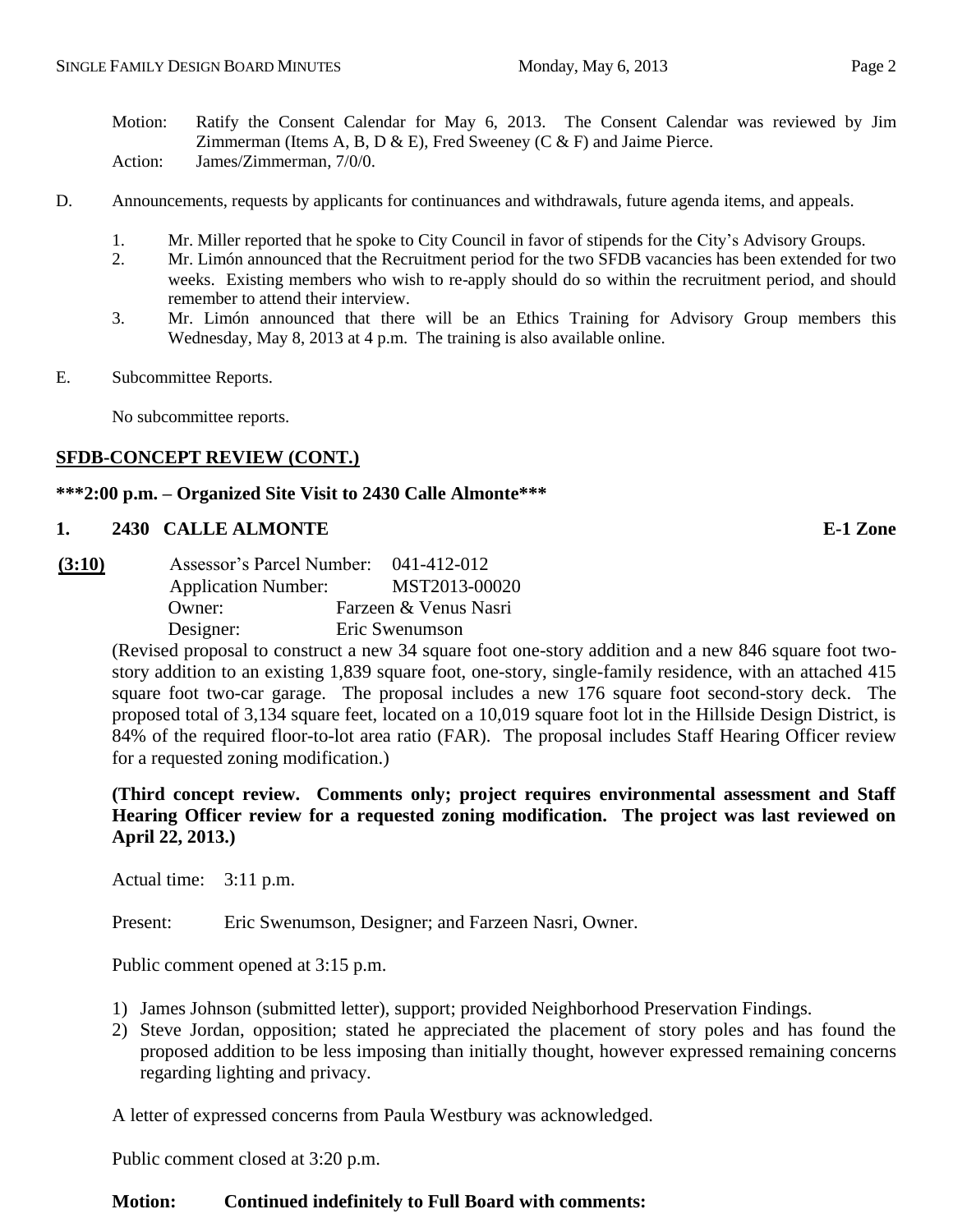- 1) A majority of the Board found the proposed location of the second story addition to be acceptable provided the following:
	- a. Eliminate the second-story deck.
	- b. Study the position and number of windows in the corner bathroom, in order to mitigate the effect of the light on the neighbors.
	- c. Provide a landscape plan.
	- d. Reduce the size of the second-story addition; suggestion to eliminating the "popout" at the second level of the front elevation.
	- e. Study the front elevation.

Action: Bernstein/Miller, 5/2/0. Motion carried by a roll call vote. (Sweeney and Pierce opposed)

# **SFDB-CONCEPT REVIEW (CONT.)**

# **2. 527 LA MARINA DR E-3 Zone**

**(3:40)** Assessor's Parcel Number: 035-211-013 Application Number: MST2013-00111 Owner: Paul J Rubel Designer: Theo Bessin

(Proposal to construct a new 545 square foot second story addition above the existing garage and a new 82 square foot first story addition to an existing one-story 1,847 square foot single-family residence with an attached 400 square foot two-car garage. The proposal includes a new 435 square foot second level deck, replacement of an existing first level elevated deck with a new cedar deck at grade, and a new 42 inch tall wood fence. The proposed total of 2,874 square feet, located on a 12,197 square foot lot in the Hillside Design District, is 72% of the required floor-to-lot area ratio (FAR).)

**(Second concept Review. Action may be taken if sufficient information is provided. Project requires compliance with Tier 3 Storm Water Management Program (SWMP) prior to granting Final Approval. The project was last reviewed on April 22, 2013.)**

Actual time: 3:46 p.m.

Present: Paul Rubel, Owner.

Public comment opened at 3:54 p.m. As no one wished to speak, public comment was closed.

# **Motion: Continued two weeks to Full Board with comments:**

- 1) Study reducing the size of the roof deck, suggestions included the deck being reduced to the roof ridgeline of the living room/bedrooms.
- 2) Study the windows, location, size, and configuration, on the north elevation to make them more balanced.
- 3) Consider using the west elevation window in the north elevation as well.
- 4) Study the pitch of the entry roof element.
- 5) Provide a color and materials board.
- 6) Provide compliance with Tier 3 Storm Water Management Program (SWMP).

Action: Miller/Sweeney, 7/0/0. Motion carried.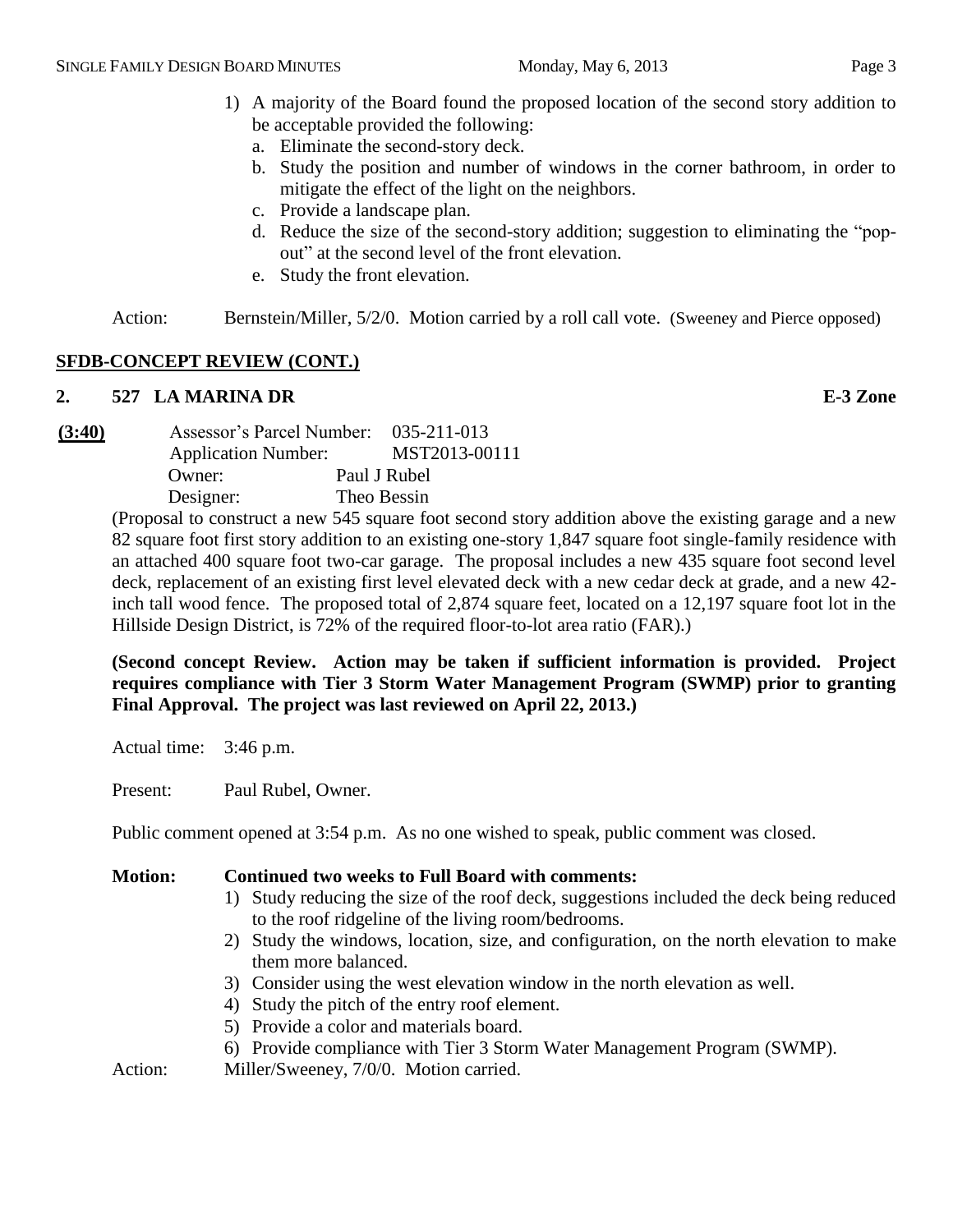# **THE BOARD RECESSED FROM 4:11 to 4:14**

## **FINAL REVIEW**

### **3. 1047 ARBOLADO RD E-1 Zone**

**(4:05)** Assessor's Parcel Number: 019-241-011 Application Number: MST2012-00345 Owner: Hodson Family Trust Designer: Douglas Reed Arborist: Tender Loving Care Trees

> (Proposal for a new 366 square foot two-story addition and a 146 square foot basement addition to an existing 1,424 square foot two-story residence and a detached 477 square foot two-car garage. The proposal includes minor facade alterations, a new exterior spiral stair case, and 100 cubic yards of grading. The existing oak tree and site walls will remain. The proposed total of 2,047 square feet, includes a basement reduction, and is 52% of the maximum required floor-to-lot area ratio (FAR).)

## **(Final Approval is requested. Project requires compliance with Tier 2 Storm Water Management Program prior to granting Final Approval. The project was last reviewed on December 17, 2012.)**

Actual time: 4:14 p.m.

Present: Douglas Reed, Designer.

Public comment opened at 4:21 p.m. As no one wished to speak, public comment was closed.

A letter of expressed concerns from Paula Westbury was acknowledged.

**Motion: Final Approval with Conditions:**

- 1) Add one additional 24 inch box Palo Verde tree, with the location as suggested, with the intent to screen the exterior staircase from the public view.
- Action: Miller/Zimmerman, 5/2/0. Motion carried. (Bernstein and Sweeney opposed).

The ten-day appeal period was announced.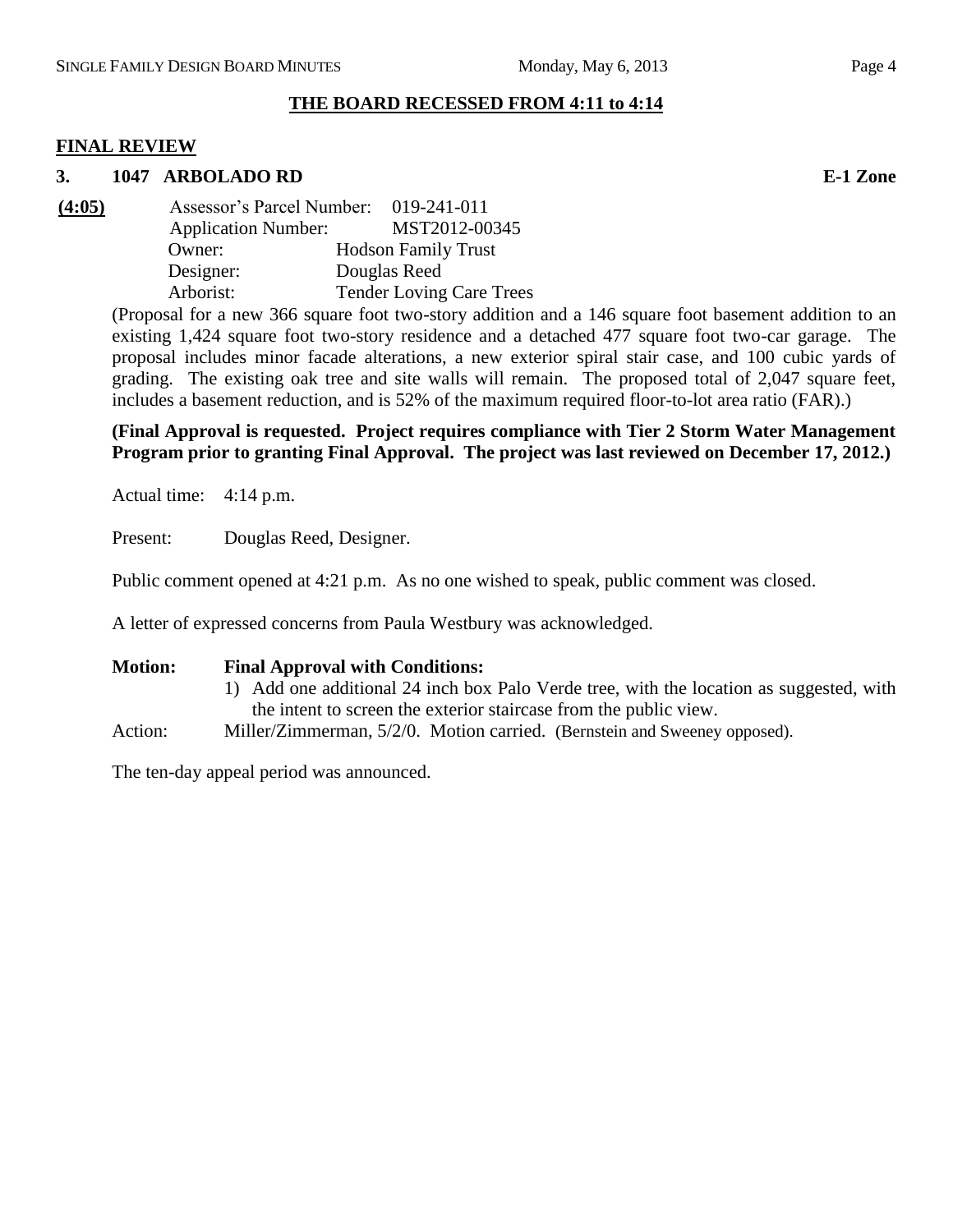# **CONCEPT REVIEW - NEW ITEM: PUBLIC HEARING**

# **4. 1164 CRESTLINE DR E-1 Zone**

**(4:35)** Assessor's Parcel Number: 049-181-010 Application Number: MST2013-00139 Owner: Theodore M Dolas Designer: Don Swann

> (Proposal to construct a new 688 square foot second-story addition to an existing 2,148 square foot twostory single family residence with an attached two-car garage, located on a 15,200 square foot lot in the Hillside Design District. The proposal includes a new 83 square foot second level deck, a new inground pool and replacing the existing ground level patio with a new on grade patio. The proposed total of 2,831 square feet is 65% of the guideline floor-to-lot area ratio (FAR). The proposal includes Staff Hearing Officer review for requested zoning modifications.)

# **(Comments only; project requires environmental assessment and Staff Hearing Officer review for requested zoning modifications.)**

Actual time: 4:45 p.m.

Present: Don Swann, Designer.

Public comment opened at 4:56 p.m. As no one wished to speak, public comment was closed.

A letter of expressed concerns from Paula Westbury was acknowledged.

# **Motion: Continued indefinitely to Full Board with comments:**

- 1) The Board supports the proposed location for steps to access the pool equipment and the location of the pool cover in terms of aesthetics and exposure to the immediate neighbor.
- 2) Study reducing the overall size of the second story addition; suggestions include reducing the dimension in the north-south direction of the master bedroom, and reduce the square footage of the study.
- 3) Study the position and size of the northerly balcony off of the master bedroom. Consider reducing in size and moving it further to the south.
- 4) Study the fireplace chimney.
- 5) The Board is generally in favor of the architectural style. The design is compatible with the neighborhood.
- 6) The Board suggests a beige or tan color pallet, so the structure will be less prominent from the ridgeline.
- 7) Provide a colors and material board, and exterior lighting details (fixtures and locations).
- 8) Provide a landscape plan and compliance with Tier 2 Storm Water Management Program (SWMP).
- Action: Sweeney/Bernstein, 7/0/0. Motion carried.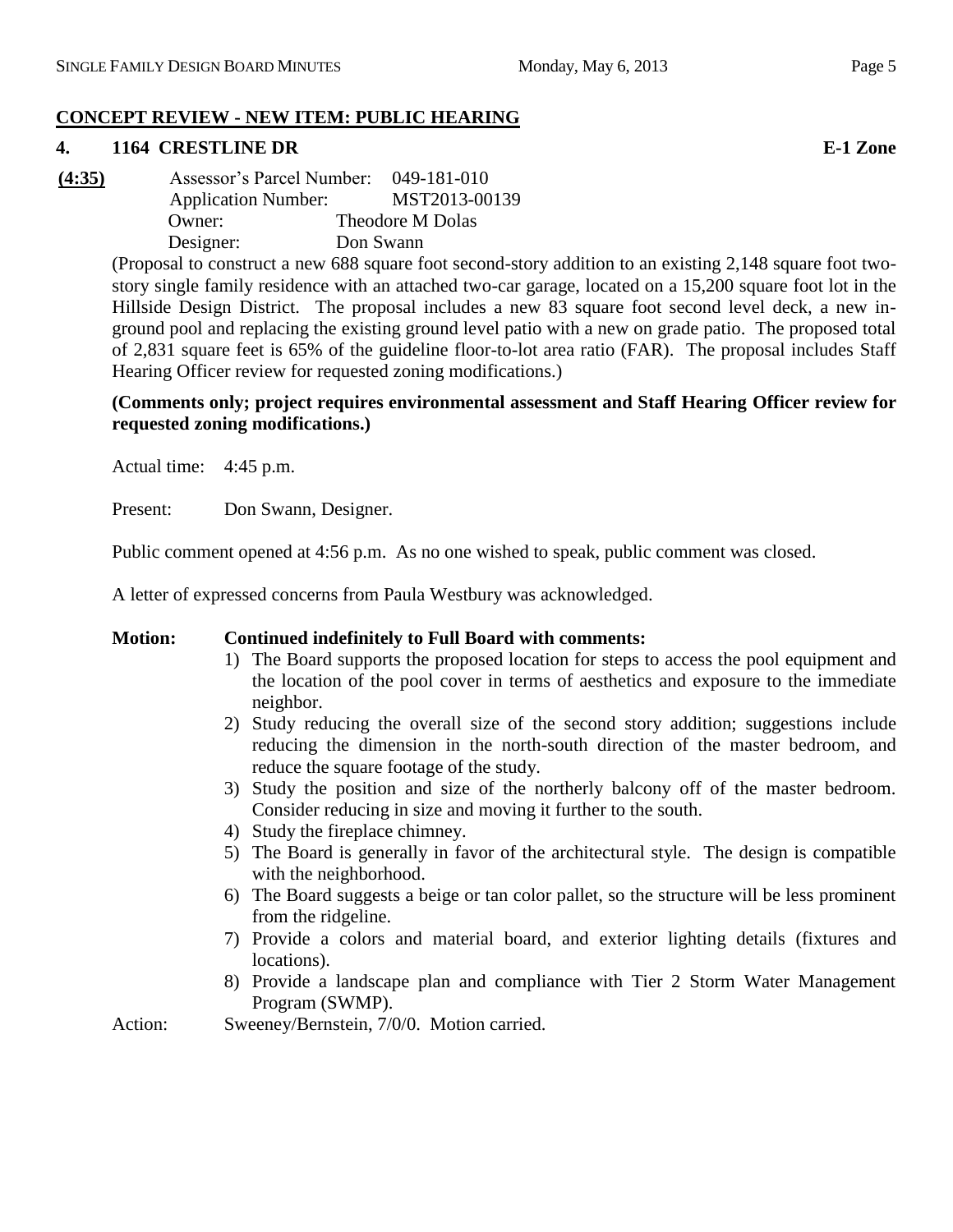# **CONSENT CALENDAR (11:00 A.M.)**

# **REVIEW AFTER FINAL**

# **A. 938 ROBLE LN E-1 Zone**

| Assessor's Parcel Number:  | 019-251-026           |
|----------------------------|-----------------------|
| <b>Application Number:</b> | MST2012-00474         |
| Owner:                     | Donald & Mary Parrett |
| Designer:                  | Amy Von Protz         |
| Contractor:                | New Haven Builders    |

(Proposal for exterior alterations and a minor interior remodel to an existing two-story single-family residence, located on a 8,634 square foot lot in the Hillside Design District. Exterior alterations include a new roof element over an existing second-level deck, replacement of exterior siding materials, window and door alterations, and alterations to existing exterior stairs.)

# **(Review After Final for proposed window and door alterations on the south elevation and a change to the beam details at the covered deck.)**

# **Approved as submitted of Review After Final.**

The ten-day appeal period was announced.

# **FINAL REVIEW**

# **B. 1101 E COTA ST R-2 Zone**

| Assessor's Parcel Number:  | 031-190-033                 |
|----------------------------|-----------------------------|
| <b>Application Number:</b> | MST2013-00130               |
| Owner:                     | Purple Rooster Holdings LLC |
| Designer:                  | Ubaldo Diaz                 |
| Contractor:                | Michael Szymanski           |

(Proposal for an exterior remodel to an existing 1,897 square foot single family residence, with an attached one-car carport, located on a 4,792 square foot lot. The proposal includes replacing all wood siding with stucco, re-stucco the lower level, demolish and replace the existing 120 square foot upper level deck in like size and materials, replace all windows with new vinyl windows in the same opening, and reroof the existing residence. The proposal will address violations identified in ZIR2012-00312, to include reducing hedge heights within proximity to the driveway, the removal and relocation of some site fencing, and removal of an 'as-built' window on the west elevation.)

# **(Final Approval is requested. Project Design Approval was granted on April 29, 2013.)**

# **Final Approval with conditions**:

1) Colors and materials approved with condition for stucco to be smooth stucco.

The ten-day appeal period was announced.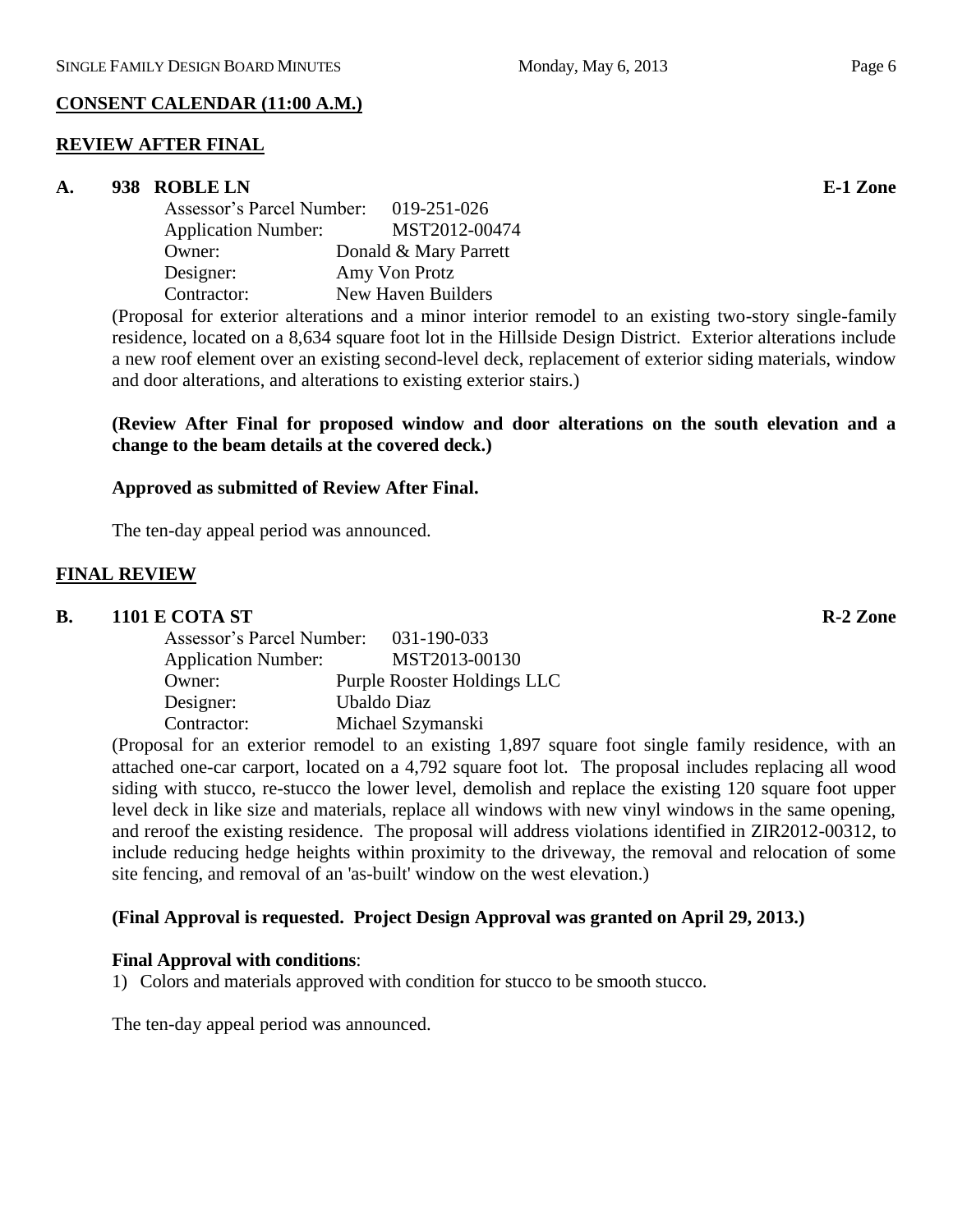#### **C. 856 FERRELO PL E-1 Zone**

| Assessor's Parcel Number:  |          | 029-330-011   |
|----------------------------|----------|---------------|
| <b>Application Number:</b> |          | MST2012-00397 |
| Owner:                     | Nan Zhou |               |
| Designer:                  |          | Sophie Calvin |

(Proposal for a seven square foot addition at the existing entry; a new 31 square foot entry porch, window, and door alterations; and 'as-built' patio and site walls located within the setbacks at an existing 2,335 square foot, one-story, single-family residence located in the Hillside Design District. The project includes Staff Hearing Officer review for requested zoning modifications. The project is 74% of the guideline floor-to-lot area ratio (FAR). The proposal will address the violations identified in enforcement case ENF2012-00195.)

**(Project requires compliance with Staff Hearing Officer Resolution No. 052-12. A Substantial Conformance Determination is required. Project Design and Final Approval requested.)**

**Project Design Approval and Final Approval with the finding that the Neighborhood Preservation Ordinance criteria have been met as stated in Subsection 22.69.050 of the City of Santa Barbara Municipal Code contingent upon obtaining a Substantial Conformance Determination by the Staff Hearing Officer.**

The ten-day appeal period was announced.

## **CONTINUED ITEM**

#### **D. 2224 GIBRALTAR RD A-1 Zone**

| Assessor's Parcel Number:  | 021-180-004             |
|----------------------------|-------------------------|
| <b>Application Number:</b> | MST2012-00449           |
| Owner:                     | <b>Allison Armour</b>   |
| Applicant:                 | Myles Steimle           |
| Contractor:                | California Pools & Spas |

(Proposal to construct a new 30-foot by 15-foot pool and spa, and a new 5-foot tall chain-link pool security fence. The proposal involves approximately 50 cubic yards of grading. The existing 11.46 acre parcel located within the Hillside Design District is currently developed with an existing single-family residence. A separate application (MST2012-00187) was recently approved for alterations to the existing residence.)

### **(Action may be taken if sufficient information is provided.)**

## **Project Design Approval and Final Approval with the finding that the Neighborhood Preservation Ordinance criteria have been met as stated in Subsection 22.69.050 of the City of Santa Barbara Municipal Code with conditions:**

- 1) Replace the "Aloe" with Ceanothus cultivar, with quantities on-center per selection.
- 2) Maximum height of existing wall to remain is 6 to 12 inches to top of slope grade.

The ten-day appeal period was announced.